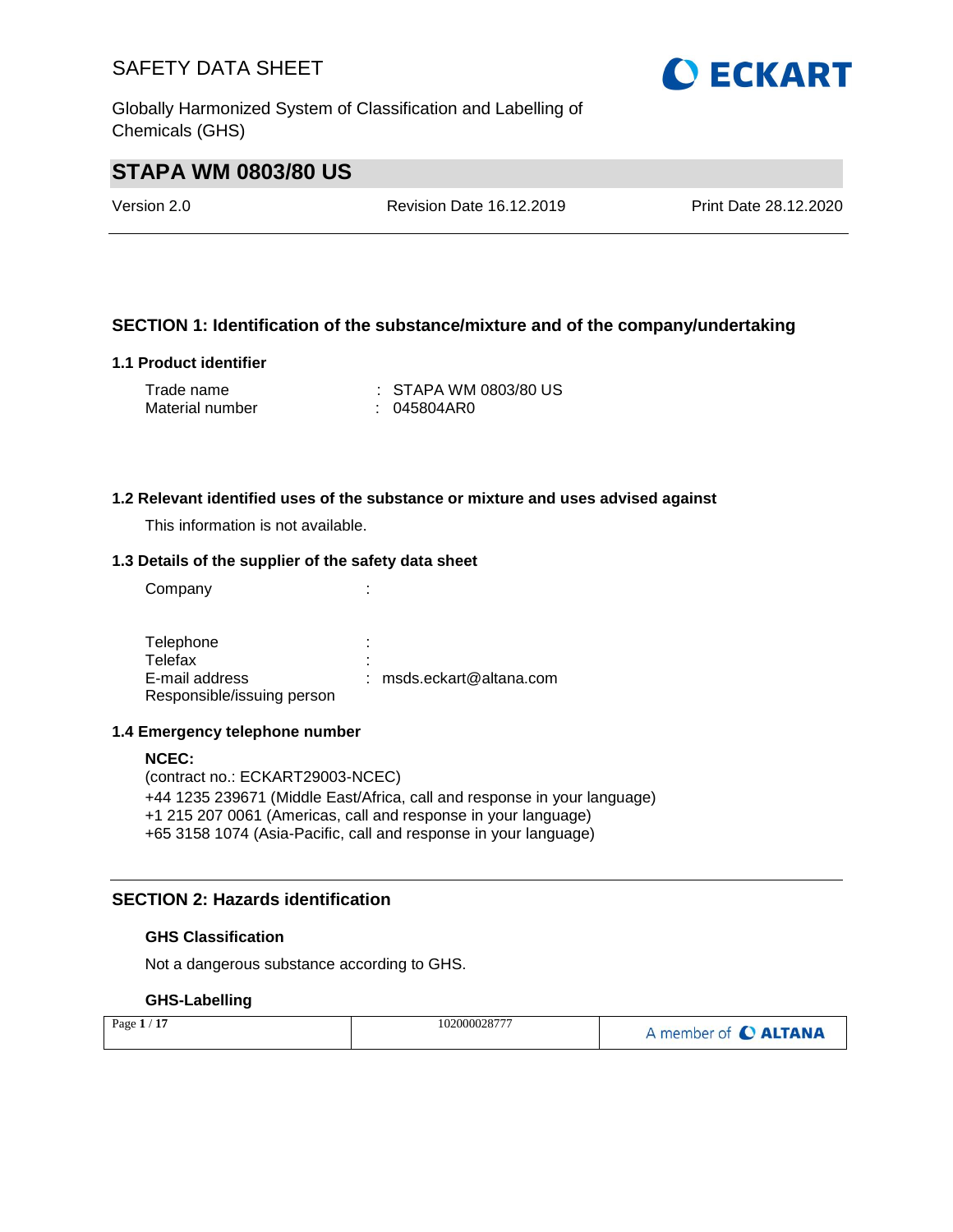Globally Harmonized System of Classification and Labelling of Chemicals (GHS)



# **STAPA WM 0803/80 US**

Version 2.0 Revision Date 16.12.2019 Print Date 28.12.2020

Not a hazardous substance or mixture according to the Globally Harmonised System (GHS).

## **Hazardous components which must be listed on the label**

## **Other hazards which do not result in classification**

Combustible Solids

# **SECTION 3: Composition/information on ingredients**

| Substance name | : 045750B - USA Rollout |
|----------------|-------------------------|
| Substance No.  | ٠                       |

## **Hazardous components**

| Chemical name                              | CAS-No.<br>EINECS-No.   | Classification and<br>labelling | Concentration[%] |
|--------------------------------------------|-------------------------|---------------------------------|------------------|
| aluminium powder (stabilised)              | 7429-90-5<br>231-072-3  | Flam. Sol.;1;H228               | $50 - 100$       |
| Fatty acids, C14-18 and C16-18-<br>unsatd. | 67701-06-8<br>266-930-6 | Acute Tox.;5;H313               | $1 - 10$         |

For the full text of the H-Statements mentioned in this Section, see Section 16.

## **SECTION 4: First aid measures**

#### **4.1 Description of first aid measures**

| General advice | $\therefore$ Move the victim to fresh air.<br>Do not leave the victim unattended. |                      |
|----------------|-----------------------------------------------------------------------------------|----------------------|
|                | No hazards which require special first aid measures.                              |                      |
| If inhaled     | : If unconscious, place in recovery position and seek medical                     |                      |
| Page 2 / 17    | 102000028777                                                                      | A member of C ALTANA |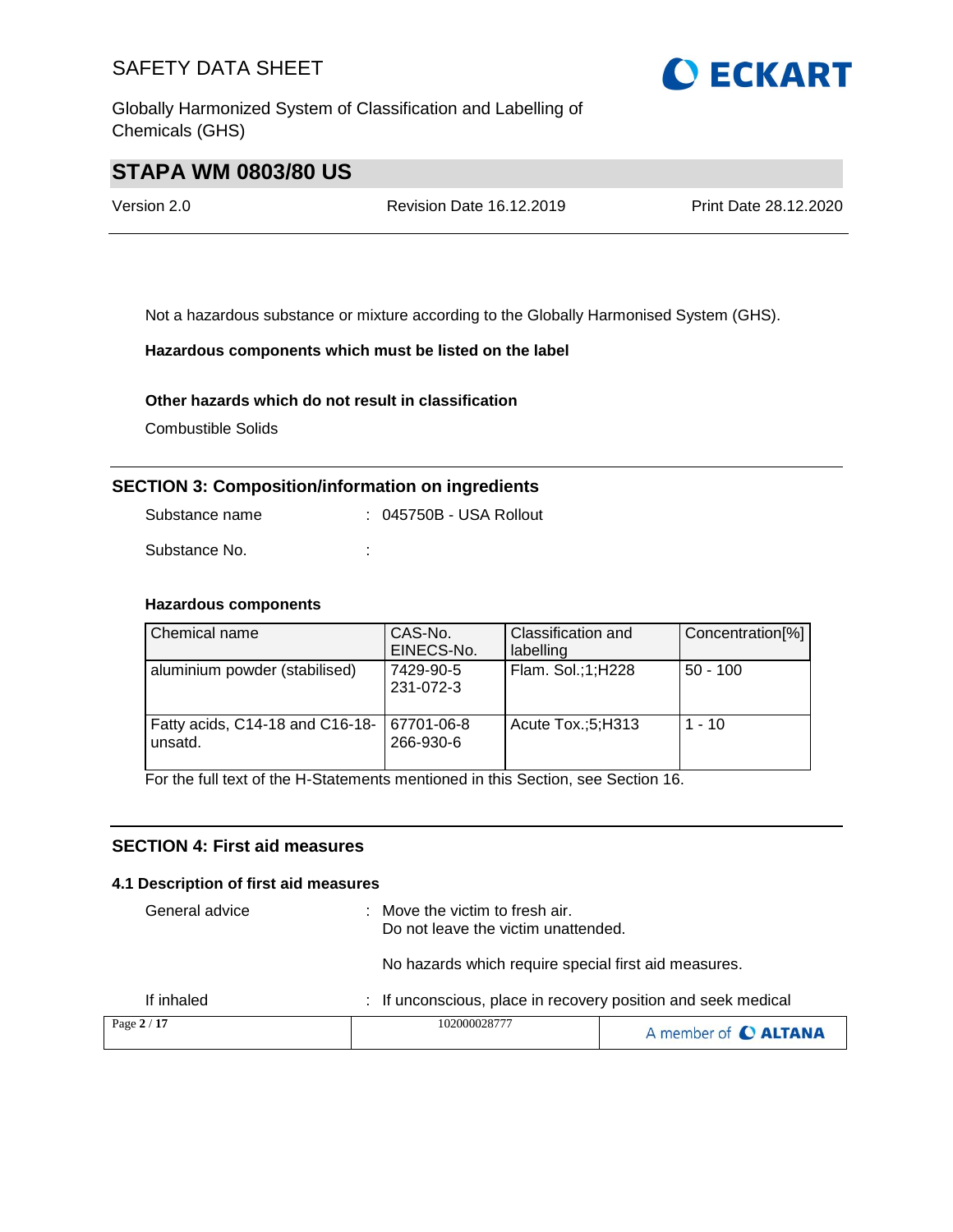Globally Harmonized System of Classification and Labelling of Chemicals (GHS)

# **O ECKART**

# **STAPA WM 0803/80 US**

| Version 2.0 | Revision Date 16.12.2019 | Print Date 28.12.2020 |
|-------------|--------------------------|-----------------------|
|             |                          |                       |
|             | advice.                  |                       |

|                         | auviuu.<br>If symptoms persist, call a physician.                                                                                                                             |  |
|-------------------------|-------------------------------------------------------------------------------------------------------------------------------------------------------------------------------|--|
| In case of skin contact | : Wash off immediately with soap and plenty of water.                                                                                                                         |  |
| In case of eye contact  | : Immediately flush eye(s) with plenty of water.                                                                                                                              |  |
|                         | Remove contact lenses.<br>If eye irritation persists, consult a specialist.                                                                                                   |  |
| If swallowed            | Keep respiratory tract clear.<br>Do not give milk or alcoholic beverages.<br>Never give anything by mouth to an unconscious person.<br>If symptoms persist, call a physician. |  |

## **4.2 Most important symptoms and effects, both acute and delayed**

This information is not available.

## **4.3 Indication of any immediate medical attention and special treatment needed**

This information is not available.

## **SECTION 5: Firefighting measures**

## **5.1 Extinguishing media**

| Suitable extinguishing media      | : Dry sand, Special powder against metal fire   |
|-----------------------------------|-------------------------------------------------|
| Unsuitable extinguishing<br>media | : Water, Foam, ABC powder, Carbon dioxide (CO2) |

#### **5.2 Special hazards arising from the substance or mixture**

This information is not available.

## **5.3 Advice for firefighters**

| Special protective equipment | : Use personal protective equipment. |
|------------------------------|--------------------------------------|
| for firefighters             |                                      |

| Page $3/17$ | 10200002877 | A member of C ALTANA |
|-------------|-------------|----------------------|
|             |             |                      |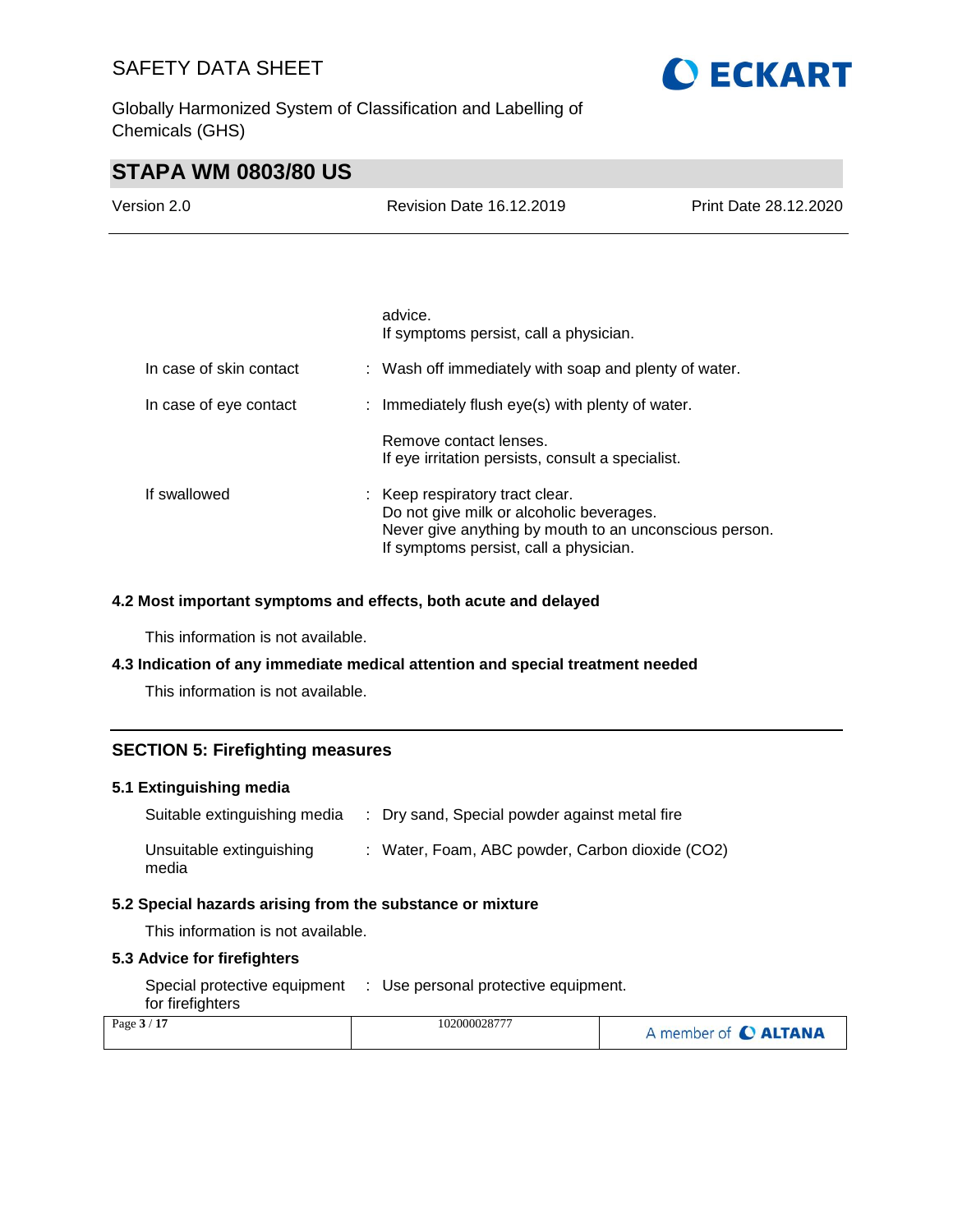**OECKART** 

Globally Harmonized System of Classification and Labelling of Chemicals (GHS)

| <b>STAPA WM 0803/80 US</b> |                                                                                                                                                        |                       |
|----------------------------|--------------------------------------------------------------------------------------------------------------------------------------------------------|-----------------------|
| Version 2.0                | <b>Revision Date 16.12.2019</b>                                                                                                                        | Print Date 28.12.2020 |
|                            |                                                                                                                                                        |                       |
|                            |                                                                                                                                                        |                       |
|                            | Wear self-contained breathing apparatus for firefighting if<br>necessary.                                                                              |                       |
| Further information        | : Standard procedure for chemical fires. Use extinguishing<br>measures that are appropriate to local circumstances and the<br>surrounding environment. |                       |

# **SECTION 6: Accidental release measures**

## **6.1 Personal precautions, protective equipment and emergency procedures**

| Personal precautions | : Evacuate personnel to safe areas. |
|----------------------|-------------------------------------|
|                      | Use personal protective equipment.  |
|                      | Remove all sources of ignition.     |
|                      | Avoid dust formation.               |

#### **6.2 Environmental precautions**

This information is not available.

## **6.3 Methods and materials for containment and cleaning up**

| Methods for cleaning up | : Use mechanical handling equipment.<br>Soak up with inert absorbent material (e.g. sand, silica gel,<br>acid binder, universal binder, sawdust). |
|-------------------------|---------------------------------------------------------------------------------------------------------------------------------------------------|
|                         | Sweep up and shovel.<br>Do not flush with water.<br>Keep in suitable, closed containers for disposal.                                             |

## **6.4 Reference to other sections**

For personal protection see section 8.

## **SECTION 7: Handling and storage**

## **7.1 Precautions for safe handling**

| Page $4/17$ | 102000028777 | A member of C ALTANA |
|-------------|--------------|----------------------|
|             |              |                      |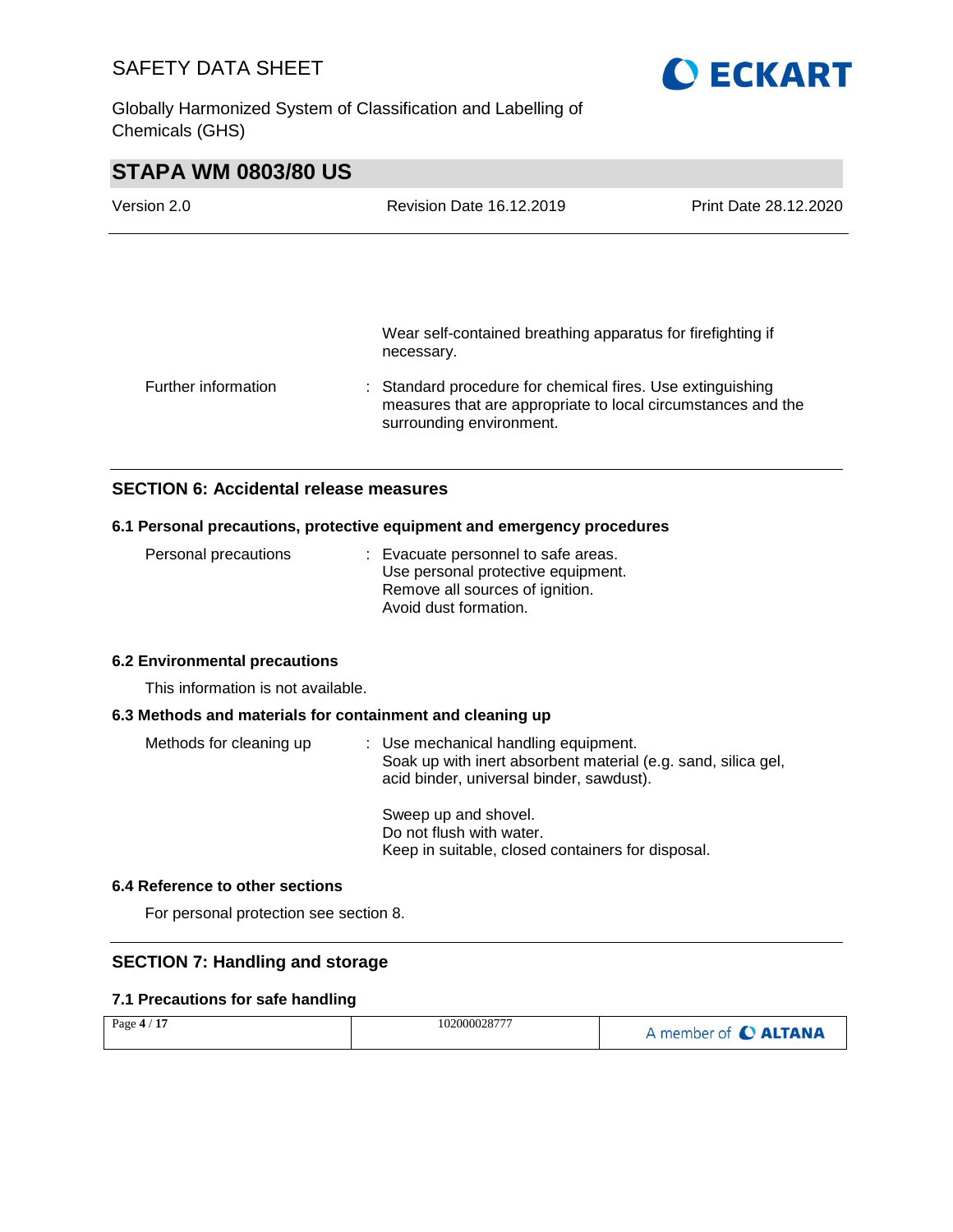Globally Harmonized System of Classification and Labelling of Chemicals (GHS)



# **STAPA WM 0803/80 US**

| Version 2.0 |                                                                  |    | <b>Revision Date 16.12.2019</b>                                                                                                                                                                                                                                      | Print Date 28.12.2020 |
|-------------|------------------------------------------------------------------|----|----------------------------------------------------------------------------------------------------------------------------------------------------------------------------------------------------------------------------------------------------------------------|-----------------------|
|             |                                                                  |    |                                                                                                                                                                                                                                                                      |                       |
|             | Advice on safe handling                                          |    | : Keep away from heat and sources of ignition. Avoid dust<br>formation. Ensure adequate ventilation.                                                                                                                                                                 |                       |
|             |                                                                  |    | For personal protection see section 8. Smoking, eating and<br>drinking should be prohibited in the application area.                                                                                                                                                 |                       |
|             | Advice on protection against<br>fire and explosion               |    | : Keep away from open flames, hot surfaces and sources of<br>ignition. Earthing of containers and apparatuses is essential.                                                                                                                                          |                       |
|             |                                                                  |    | Normal measures for preventive fire protection.                                                                                                                                                                                                                      |                       |
|             | Hygiene measures                                                 |    | : General industrial hygiene practice.                                                                                                                                                                                                                               |                       |
|             | 7.2 Conditions for safe storage, including any incompatibilities |    |                                                                                                                                                                                                                                                                      |                       |
|             | Requirements for storage<br>areas and containers                 |    | : Store in original container. Keep containers tightly closed in a<br>cool, well-ventilated place. Keep container closed when not in<br>use. Keep away from sources of ignition - No smoking.                                                                        |                       |
|             |                                                                  |    | Electrical installations / working materials must comply with<br>the technological safety standards.                                                                                                                                                                 |                       |
|             | Further information on<br>storage conditions                     |    | : Protect from humidity and water. Do not allow to dry.                                                                                                                                                                                                              |                       |
|             | Advice on common storage                                         | ÷. | Do not store together with oxidizing and self-igniting products.<br>Never allow product to get in contact with water during<br>storage. Keep away from oxidizing agents, strongly alkaline<br>and strongly acid materials in order to avoid exothermic<br>reactions. |                       |
|             | Other data                                                       |    | : No decomposition if stored and applied as directed.                                                                                                                                                                                                                |                       |

# **7.3 Specific end use(s)**

This information is not available.

|  | Page 5 / 17 | 102000028777 | A member of C ALTANA |
|--|-------------|--------------|----------------------|
|--|-------------|--------------|----------------------|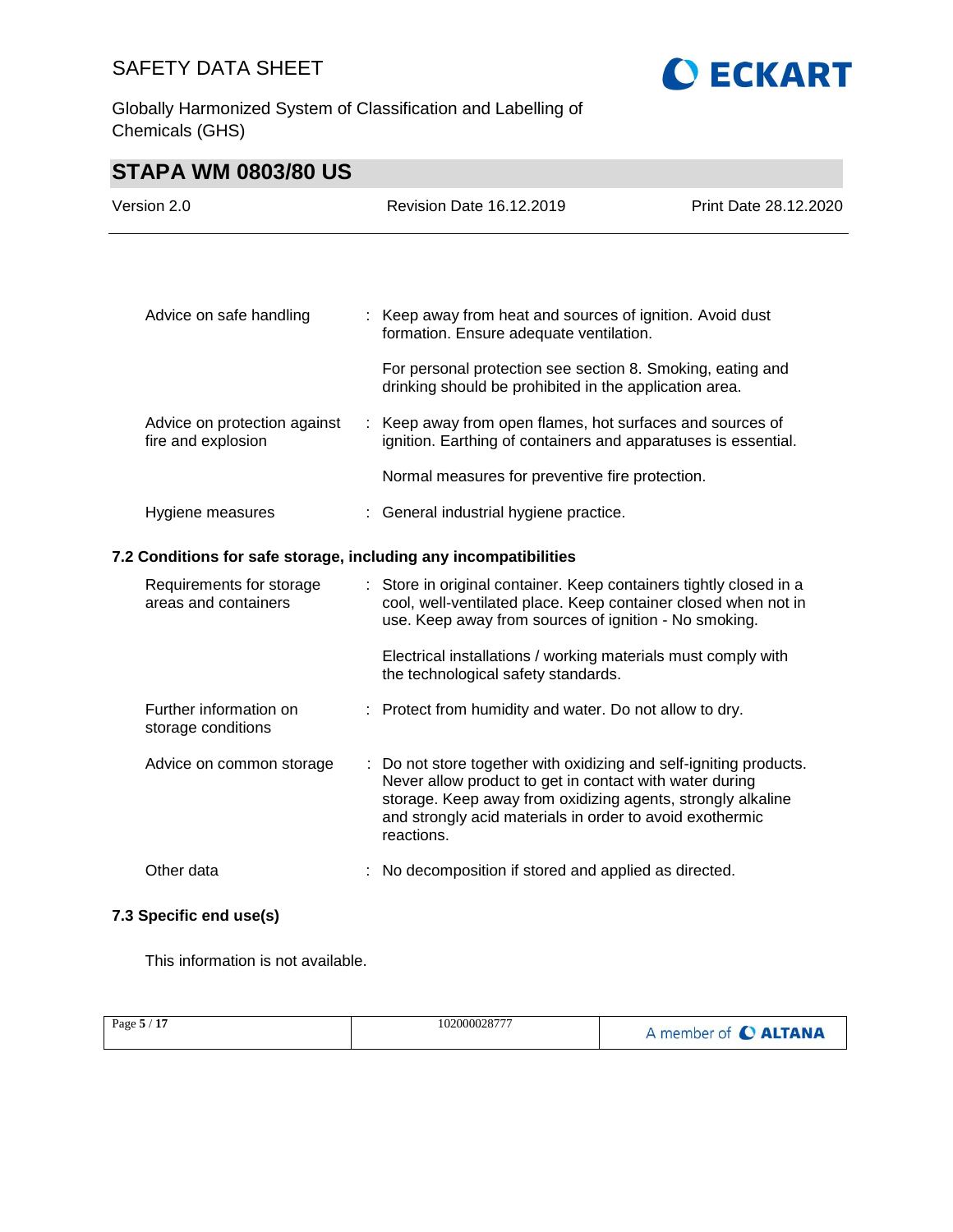Globally Harmonized System of Classification and Labelling of Chemicals (GHS)

# **STAPA WM 0803/80 US**

Version 2.0 Revision Date 16.12.2019 Print Date 28.12.2020

# **SECTION 8: Exposure controls/personal protection**

## **8.1 Control parameters**

# **Germany:**

| Components                                 | CAS-No.   | Value type<br>(Form of<br>exposure)                                                                                                                 | Control<br>parameters                                                                                                                                                                                                                   | Update     | Basis       |
|--------------------------------------------|-----------|-----------------------------------------------------------------------------------------------------------------------------------------------------|-----------------------------------------------------------------------------------------------------------------------------------------------------------------------------------------------------------------------------------------|------------|-------------|
| aluminium                                  | 7429-90-5 | AGW (Inhalable<br>fraction)                                                                                                                         | 10 mg/m3                                                                                                                                                                                                                                | 2014-04-02 | DE TRGS 900 |
| powder<br>(stabilised)                     |           |                                                                                                                                                     |                                                                                                                                                                                                                                         |            |             |
| Peak-limit: excursion                      |           | 2; (II)                                                                                                                                             |                                                                                                                                                                                                                                         |            |             |
| factor (category)                          |           |                                                                                                                                                     |                                                                                                                                                                                                                                         |            |             |
| Further information                        |           | (MAK-commission).                                                                                                                                   | Commission for dangerous substancesSenate commission for the<br>review of compounds at the work place dangerous for the health                                                                                                          |            |             |
| aluminium<br>powder<br>(stabilised)        | 7429-90-5 | AGW (Alveolate<br>fraction)                                                                                                                         | $1,25 \, \text{mg/m}$ 3                                                                                                                                                                                                                 | 2014-04-02 | DE TRGS 900 |
| Peak-limit: excursion<br>factor (category) |           | 2; (II)                                                                                                                                             |                                                                                                                                                                                                                                         |            |             |
| Further information                        |           | Commission for dangerous substancesSenate commission for the<br>review of compounds at the work place dangerous for the health<br>(MAK-commission). |                                                                                                                                                                                                                                         |            |             |
| White<br>mineral oil<br>(petroleum)        | 8042-47-5 | AGW (Alveolate<br>fraction)                                                                                                                         | $5 \text{ mg/m}$ 3                                                                                                                                                                                                                      | 2015-11-06 | DE TRGS 900 |
| Peak-limit: excursion<br>factor (category) |           | 4; (II)                                                                                                                                             |                                                                                                                                                                                                                                         |            |             |
| Further information                        |           |                                                                                                                                                     | Senate commission for the review of compounds at the work<br>place dangerous for the health (MAK-commission). When there is<br>compliance with the OEL and biological tolerance values, there is<br>no risk of harming the unborn child |            |             |

## **United States of America (USA):**

| 1.4.5<br>102000028777<br>Page 6<br>.<br>. | <b>ALTANA</b><br>member of |
|-------------------------------------------|----------------------------|
|                                           |                            |

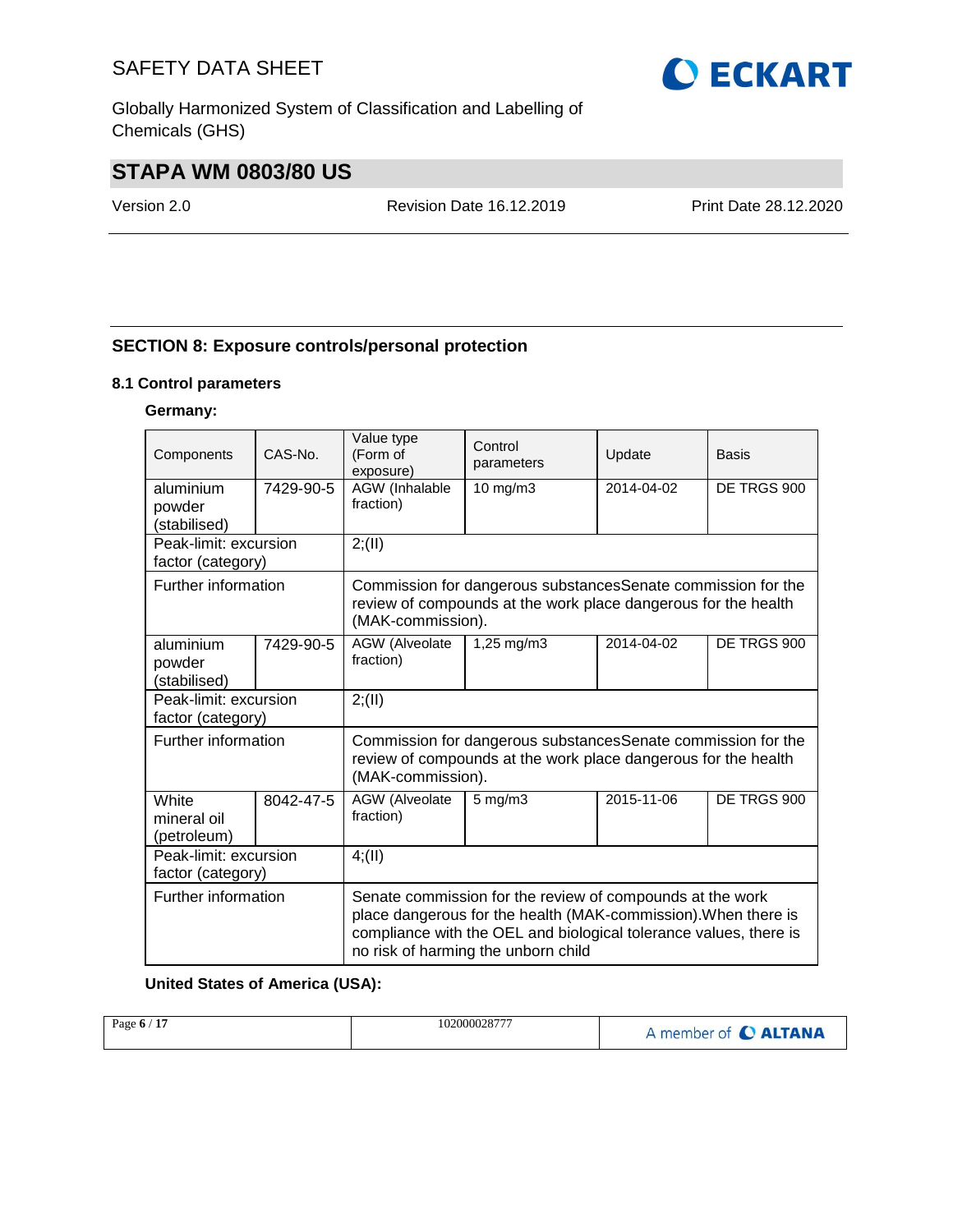

Globally Harmonized System of Classification and Labelling of Chemicals (GHS)

# **STAPA WM 0803/80 US**

Version 2.0 Revision Date 16.12.2019 Print Date 28.12.2020

| Components                          | CAS-No.   | Value type<br>(Form of<br>exposure)    | Control<br>parameters                  | Update     | Basis                |
|-------------------------------------|-----------|----------------------------------------|----------------------------------------|------------|----------------------|
| aluminium<br>powder<br>(stabilised) | 7429-90-5 | TWA (total dust)                       | 50 Million particles<br>per cubic foot | 2012-07-01 |                      |
| aluminium<br>powder<br>(stabilised) | 7429-90-5 | <b>TWA</b><br>(Respirable)             | $5$ mg/m $3$                           | 2013-10-08 |                      |
| aluminium<br>powder<br>(stabilised) | 7429-90-5 | TWA (total dust)                       | $15 \text{ mg/m}$                      | 2012-07-01 |                      |
| aluminium<br>powder<br>(stabilised) | 7429-90-5 | TWA (total)                            | 10 mg/m3                               | 2013-10-08 |                      |
| aluminium<br>powder<br>(stabilised) | 7429-90-5 | TWA (respirable<br>fraction)           | $5$ mg/m $3$                           | 2012-07-01 |                      |
| aluminium<br>powder<br>(stabilised) | 7429-90-5 | TWA (respirable<br>fraction)           | 15 Million particles<br>per cubic foot | 2012-07-01 |                      |
| aluminium<br>powder<br>(stabilised) | 7429-90-5 | PEL (Total dust)                       | 10 mg/m3                               | 2014-11-26 |                      |
| aluminium<br>powder<br>(stabilised) | 7429-90-5 | PEL (respirable<br>dust fraction)      | $5$ mg/m $3$                           | 2014-11-26 |                      |
| aluminium<br>powder<br>(stabilised) | 7429-90-5 | <b>TWA</b><br>(Respirable<br>fraction) | 1 $mg/m3$                              | 2008-01-01 |                      |
| aluminium<br>powder<br>(stabilised) | 7429-90-5 | <b>TWA</b>                             | $5$ mg/m $3$                           | 2005-09-01 |                      |
| aluminium<br>powder<br>(stabilised) | 7429-90-5 | TWA (Total)                            | 15 mg/m3                               | 1989-01-19 |                      |
| aluminium<br>powder<br>(stabilised) | 7429-90-5 | <b>TWA</b><br>(Respirable<br>fraction) | $5$ mg/m $3$                           | 1989-01-19 |                      |
| Page $7/17$                         |           |                                        | 102000028777                           |            | A member of C ALTANA |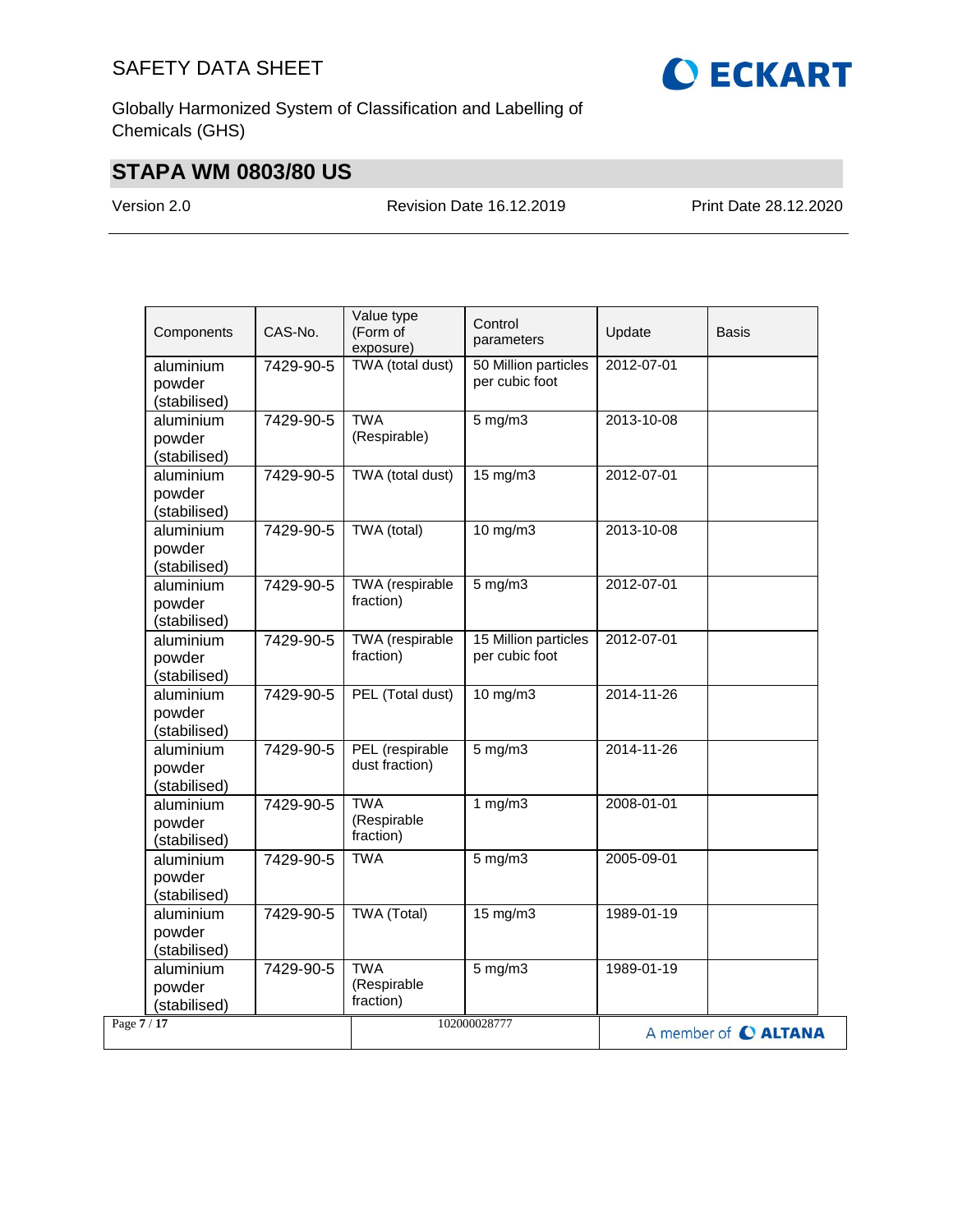

Globally Harmonized System of Classification and Labelling of Chemicals (GHS)

# **STAPA WM 0803/80 US**

Version 2.0 Revision Date 16.12.2019 Print Date 28.12.2020

| aluminium<br>powder<br>(stabilised) | 7429-90-5 | TWA (total dust)                         | 15 mg/m3     | 2011-07-01 |
|-------------------------------------|-----------|------------------------------------------|--------------|------------|
| aluminium<br>powder<br>(stabilised) | 7429-90-5 | TWA (respirable<br>fraction)             | $5$ mg/m $3$ | 2011-07-01 |
| aluminium<br>powder<br>(stabilised) | 7429-90-5 | <b>TWA</b> (Total<br>dust)               | 15 mg/m3     | 1989-01-19 |
| aluminium<br>powder<br>(stabilised) | 7429-90-5 | <b>TWA</b> (respirable<br>dust fraction) | $5$ mg/m $3$ | 1989-01-19 |
| aluminium<br>powder<br>(stabilised) | 7429-90-5 | TWA (welding<br>fumes)                   | $5$ mg/m $3$ | 2013-10-08 |
| aluminium<br>powder<br>(stabilised) | 7429-90-5 | TWA (pyro<br>powders)                    | $5$ mg/m $3$ | 2013-10-08 |
| aluminium<br>powder<br>(stabilised) | 7429-90-5 | <b>TWA</b><br>(Respirable<br>fraction)   | 1 $mg/m3$    | 2013-03-01 |
| aluminium<br>powder<br>(stabilised) | 7429-90-5 | TWA (Fumes)                              | $5$ mg/m $3$ | 1989-01-19 |
| aluminium<br>powder<br>(stabilised) | 7429-90-5 | PEL (Welding<br>fumes)                   | $5$ mg/m $3$ | 2017-10-02 |
| aluminium<br>powder<br>(stabilised) | 7429-90-5 | PEL (Pyro<br>powders)                    | $5$ mg/m $3$ | 2017-10-02 |
| White<br>mineral oil<br>(petroleum) | 8042-47-5 | <b>TWA (Mist)</b>                        | $5$ mg/m $3$ | 2011-07-01 |
| White<br>mineral oil<br>(petroleum) | 8042-47-5 | <b>TWA</b>                               | $5$ mg/m $3$ | 1989-01-19 |
| White<br>mineral oil                | 8042-47-5 | TWA (Mist)                               | $5$ mg/m $3$ | 2013-10-08 |

| Page 8 / 17 | 102000028777 | A member of C ALTANA |
|-------------|--------------|----------------------|
|             |              |                      |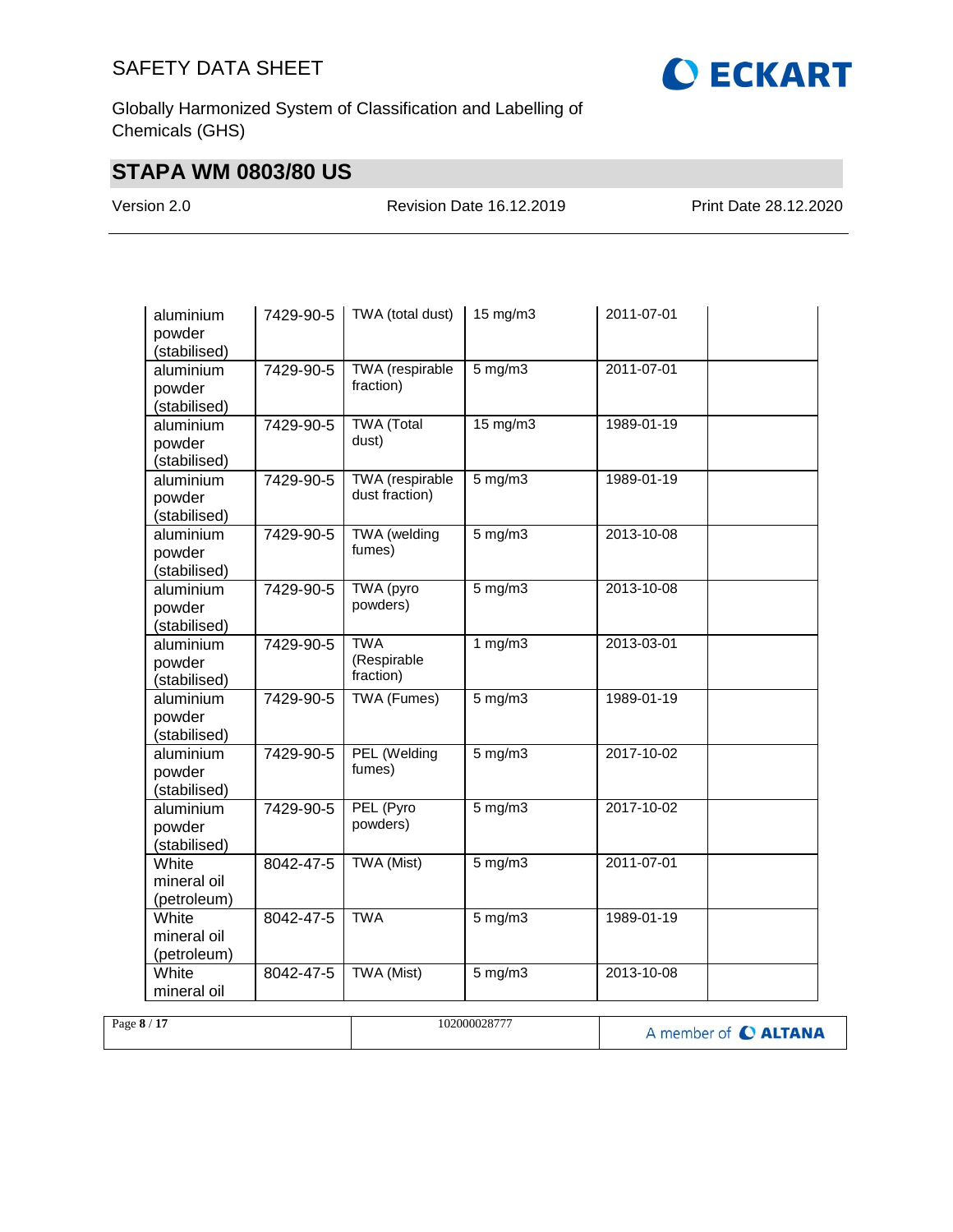

Globally Harmonized System of Classification and Labelling of Chemicals (GHS)

# **STAPA WM 0803/80 US**

Version 2.0 Revision Date 16.12.2019 Print Date 28.12.2020

| (petroleum) |           |                   |                    |            |  |
|-------------|-----------|-------------------|--------------------|------------|--|
| White       | 8042-47-5 | ST (Mist)         | $10$ mg/m $3$      | 2013-10-08 |  |
| mineral oil |           |                   |                    |            |  |
| (petroleum) |           |                   |                    |            |  |
| White       | 8042-47-5 | TWA (Inhalable    | $5 \text{ mg/m}$ 3 | 2013-03-01 |  |
| mineral oil |           | fraction)         |                    |            |  |
| (petroleum) |           |                   |                    |            |  |
| White       | 8042-47-5 | TWA (Mist)        | $5 \text{ mg/m}$ 3 | 1989-01-19 |  |
| mineral oil |           |                   |                    |            |  |
| (petroleum) |           |                   |                    |            |  |
| White       | 8042-47-5 | PEL (particulate) | $5 \text{ mg/m}$ 3 | 2014-11-26 |  |
| mineral oil |           |                   |                    |            |  |
| (petroleum) |           |                   |                    |            |  |

## **8.2 Exposure controls**

# **Personal protective equipment**

Eye protection : Safety glasses

| Hand protection<br>Material | Solvent-resistant gloves                                                                                                                                                                                                                                                                           |
|-----------------------------|----------------------------------------------------------------------------------------------------------------------------------------------------------------------------------------------------------------------------------------------------------------------------------------------------|
| Remarks                     | Take note of the information given by the producer concerning<br>permeability and break through times, and of special<br>workplace conditions (mechanical strain, duration of contact).                                                                                                            |
|                             | The exact break through time can be obtained from the<br>protective glove producer and this has to be observed.                                                                                                                                                                                    |
|                             | Please observe the instructions regarding permeability and<br>breakthrough time which are provided by the supplier of the<br>gloves. Also take into consideration the specific local<br>conditions under which the product is used, such as the<br>danger of cuts, abrasion, and the contact time. |
|                             | Recommended preventive skin protection                                                                                                                                                                                                                                                             |
|                             | Skin should be washed after contact.                                                                                                                                                                                                                                                               |
| - በ / 17                    | 10300003977                                                                                                                                                                                                                                                                                        |

| Page $9/17$ | 102000028777 | A member of C ALTANA |
|-------------|--------------|----------------------|
|             |              |                      |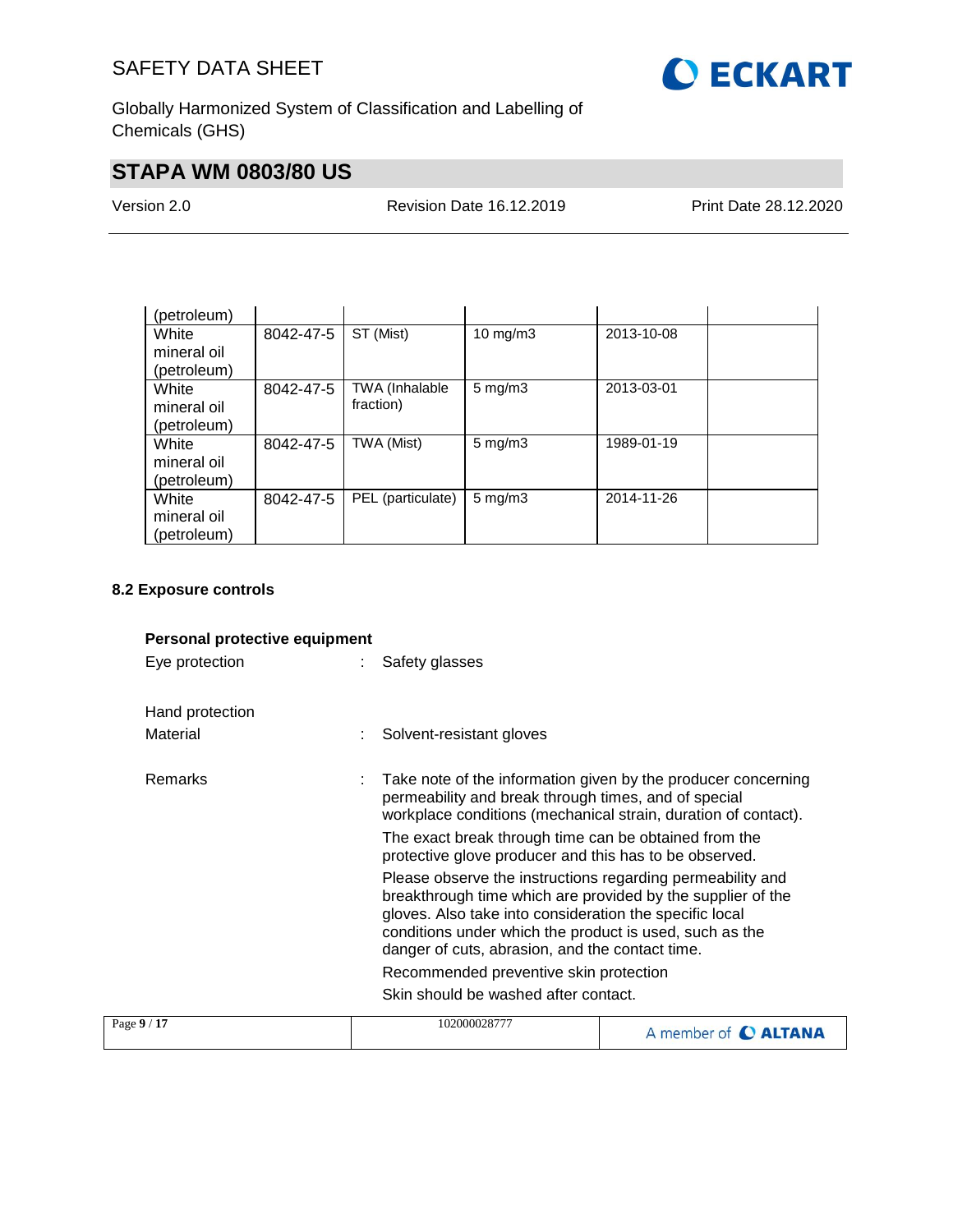Globally Harmonized System of Classification and Labelling of Chemicals (GHS)



# **STAPA WM 0803/80 US**

| Version 2.0                                     | <b>Revision Date 16.12.2019</b>                                                                                                                            | Print Date 28.12.2020 |
|-------------------------------------------------|------------------------------------------------------------------------------------------------------------------------------------------------------------|-----------------------|
|                                                 |                                                                                                                                                            |                       |
|                                                 | The suitability for a specific workplace should be discussed<br>with the producers of the protective gloves.                                               |                       |
| Skin and body protection                        | Long sleeved clothing<br>Safety shoes<br>Choose body protection according to the amount and<br>concentration of the dangerous substance at the work place. |                       |
| Respiratory protection                          | Use suitable breathing protection if workplace concentration<br>requires.                                                                                  |                       |
| <b>Environmental exposure controls</b><br>Water | The product should not be allowed to enter drains, water<br>courses or the soil.                                                                           |                       |

# **SECTION 9: Physical and chemical properties**

# **9.1 Information on basic physical and chemical properties**

| Appearance                  | : Pasty solid                  |
|-----------------------------|--------------------------------|
| Colour                      | : silver                       |
| Odour                       | : characteristic               |
| pH                          | $\therefore$ No data available |
| Freezing point              | $\therefore$ No data available |
| Boiling point/boiling range | $\therefore$ No data available |
| Flash point                 | $\therefore$ No data available |
| <b>Bulk density</b>         | No data available              |
| Flammability (solid, gas)   | Combustible Solids             |

| 17<br>Page $10/$<br>102000028777<br>A member of C ALTANA |  |
|----------------------------------------------------------|--|
|----------------------------------------------------------|--|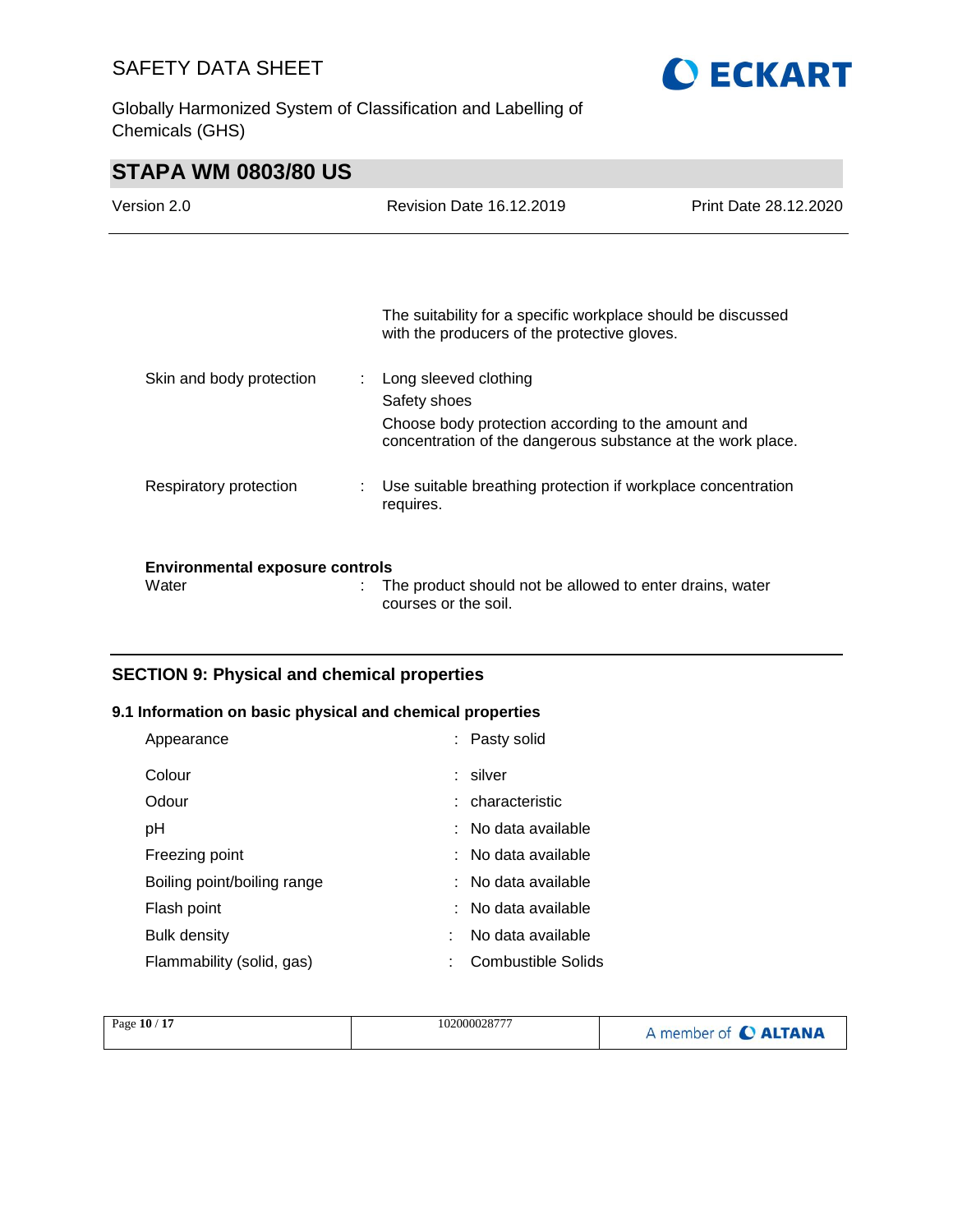Globally Harmonized System of Classification and Labelling of Chemicals (GHS)

# **STAPA WM 0803/80 US**

| Version 2.0 | <b>Revision Date 16.12.2019</b> | Print Date 28.12.2020 |
|-------------|---------------------------------|-----------------------|
|             |                                 |                       |

**O ECKART** 

| Auto-flammability                      | not auto-flammable  |
|----------------------------------------|---------------------|
| Upper explosion limit                  | No data available   |
| Lower explosion limit                  | No data available   |
| Vapour pressure                        | No data available   |
| Density                                | : $1,8 - 2,0$ g/cm3 |
| Water solubility                       | No data available   |
| Miscibility with water                 | No data available   |
| Solubility in other solvents           | No data available   |
| Partition coefficient: n-octanol/water | No data available   |
| Ignition temperature                   | No data available   |
| Thermal decomposition                  | No data available   |
| Viscosity, dynamic                     | No data available   |
| Viscosity, kinematic                   | No data available   |
| Flow time                              | No data available   |
| <b>Explosive properties</b>            | Not explosive       |
| 9.2 Other information                  |                     |

No data available

# **SECTION 10: Stability and reactivity**

## **10.1 Reactivity**

No decomposition if stored and applied as directed.

#### **10.2 Chemical stability**

No decomposition if stored and applied as directed.

## **10.3 Possibility of hazardous reactions**

Hazardous reactions : Reacts with alkalis, acids, halogenes and oxidizing agents.

| Page 11 / 17 | 102000028777 | A member of C ALTANA |
|--------------|--------------|----------------------|
|              |              |                      |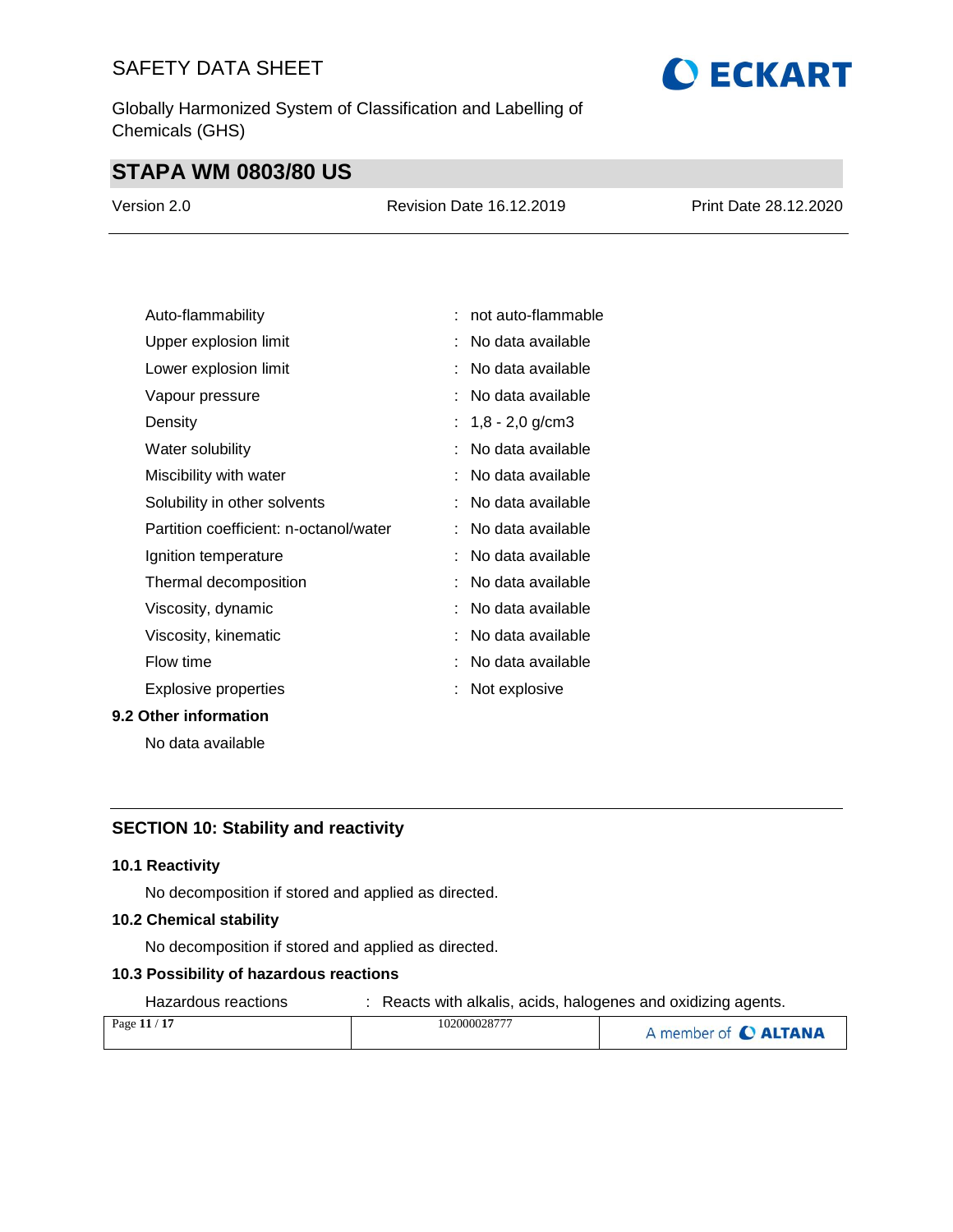Globally Harmonized System of Classification and Labelling of Chemicals (GHS)



| <b>STAPA WM 0803/80 US</b>                   |                                                                                                                                                                                          |                       |
|----------------------------------------------|------------------------------------------------------------------------------------------------------------------------------------------------------------------------------------------|-----------------------|
| Version 2.0                                  | <b>Revision Date 16.12.2019</b>                                                                                                                                                          | Print Date 28.12.2020 |
|                                              |                                                                                                                                                                                          |                       |
|                                              | Contact with acids and alkalis may release hydrogen.<br>Mixture reacts slowly with water resulting in evolution of<br>hydrogen.<br>Vapour/air-mixtures are explosive at intense warming. |                       |
|                                              | Stable under recommended storage conditions.                                                                                                                                             |                       |
| 10.4 Conditions to avoid                     |                                                                                                                                                                                          |                       |
| Conditions to avoid                          | : Do not allow to dry.                                                                                                                                                                   |                       |
|                                              | No data available                                                                                                                                                                        |                       |
| 10.5 Incompatible materials                  |                                                                                                                                                                                          |                       |
| Materials to avoid                           | $:$ Acids<br><b>Bases</b><br>Oxidizing agents<br>Highly halogenated compounds                                                                                                            |                       |
| 10.6 Hazardous decomposition products        |                                                                                                                                                                                          |                       |
| Hazardous decomposition<br>products          | : No data available                                                                                                                                                                      |                       |
| Other information                            | : No data available                                                                                                                                                                      |                       |
| <b>SECTION 11: Toxicological information</b> |                                                                                                                                                                                          |                       |
| 11.1 Information on toxicological effects    |                                                                                                                                                                                          |                       |
| <b>Acute toxicity</b>                        |                                                                                                                                                                                          |                       |
| Components:                                  |                                                                                                                                                                                          |                       |
| Fatty acids, C14-18 and C16-18-unsatd.:      |                                                                                                                                                                                          |                       |

Acute oral toxicity : LD50 Rat: > 5 000 mg/kg

| 102000028777<br>Page 12 / 17 | A member of C ALTANA |
|------------------------------|----------------------|
|------------------------------|----------------------|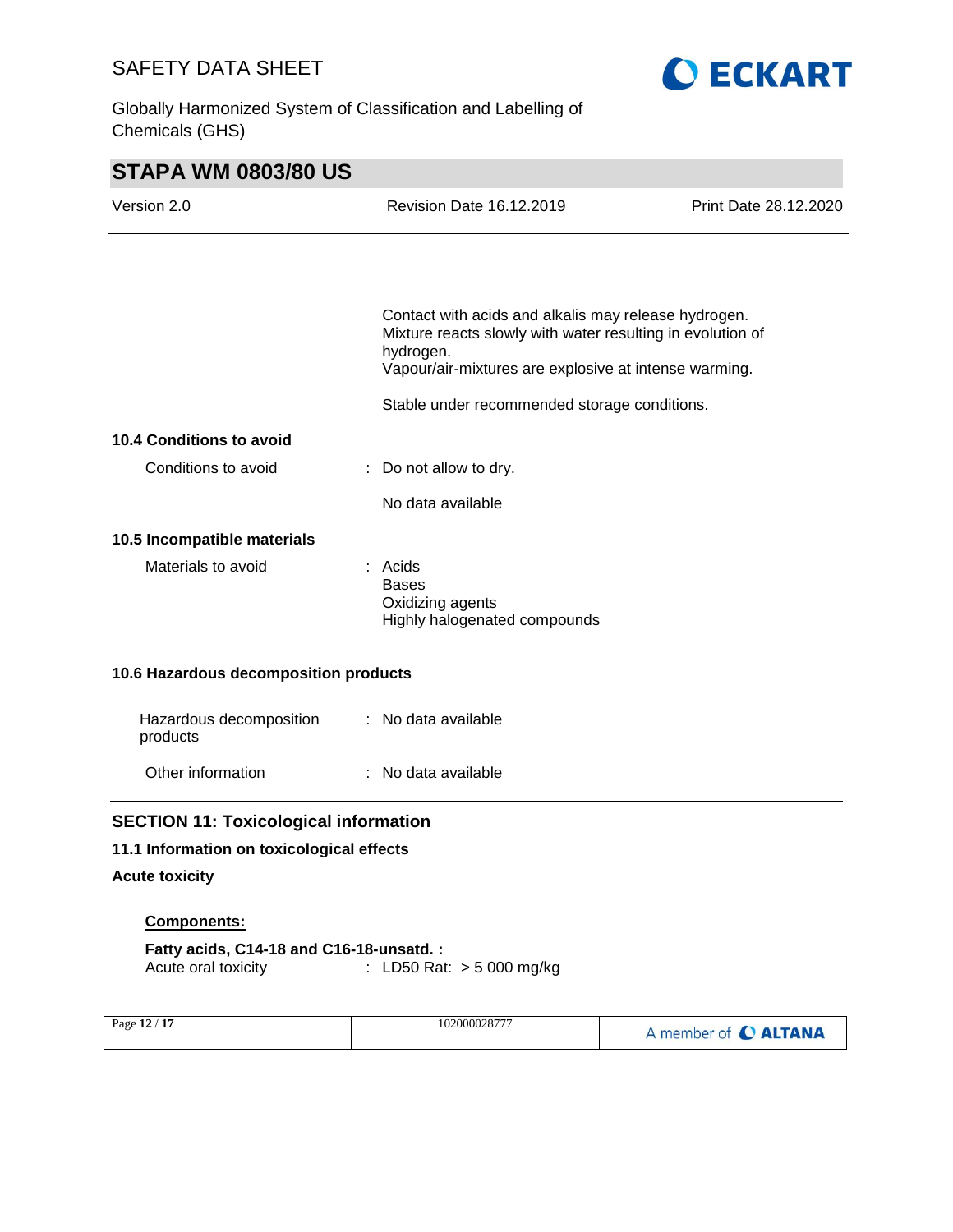Globally Harmonized System of Classification and Labelling of Chemicals (GHS)



# **STAPA WM 0803/80 US**

| Version 2.0               | <b>Revision Date 16.12.2019</b> | Print Date 28.12.2020 |
|---------------------------|---------------------------------|-----------------------|
|                           |                                 |                       |
|                           |                                 |                       |
|                           |                                 |                       |
| Acute inhalation toxicity | : LC50 Rat: $>$ 46 mg/l         |                       |
|                           | Exposure time: 1 h              |                       |

Test atmosphere: dust/mist

Acute dermal toxicity : LD50 Rabbit: > 3 160 mg/kg

## **Skin corrosion/irritation**

No data available

#### **Serious eye damage/eye irritation**

No data available

## **Respiratory or skin sensitisation**

No data available

## **Carcinogenicity**

No data available

## **Toxicity to reproduction/fertility**

No data available

#### **Reprod.Tox./Development/Teratogenicity**

No data available

## **STOT - single exposure**

#### No data available

| Page 13 / 17 | 102000028777 | A member of C ALTANA |
|--------------|--------------|----------------------|
|--------------|--------------|----------------------|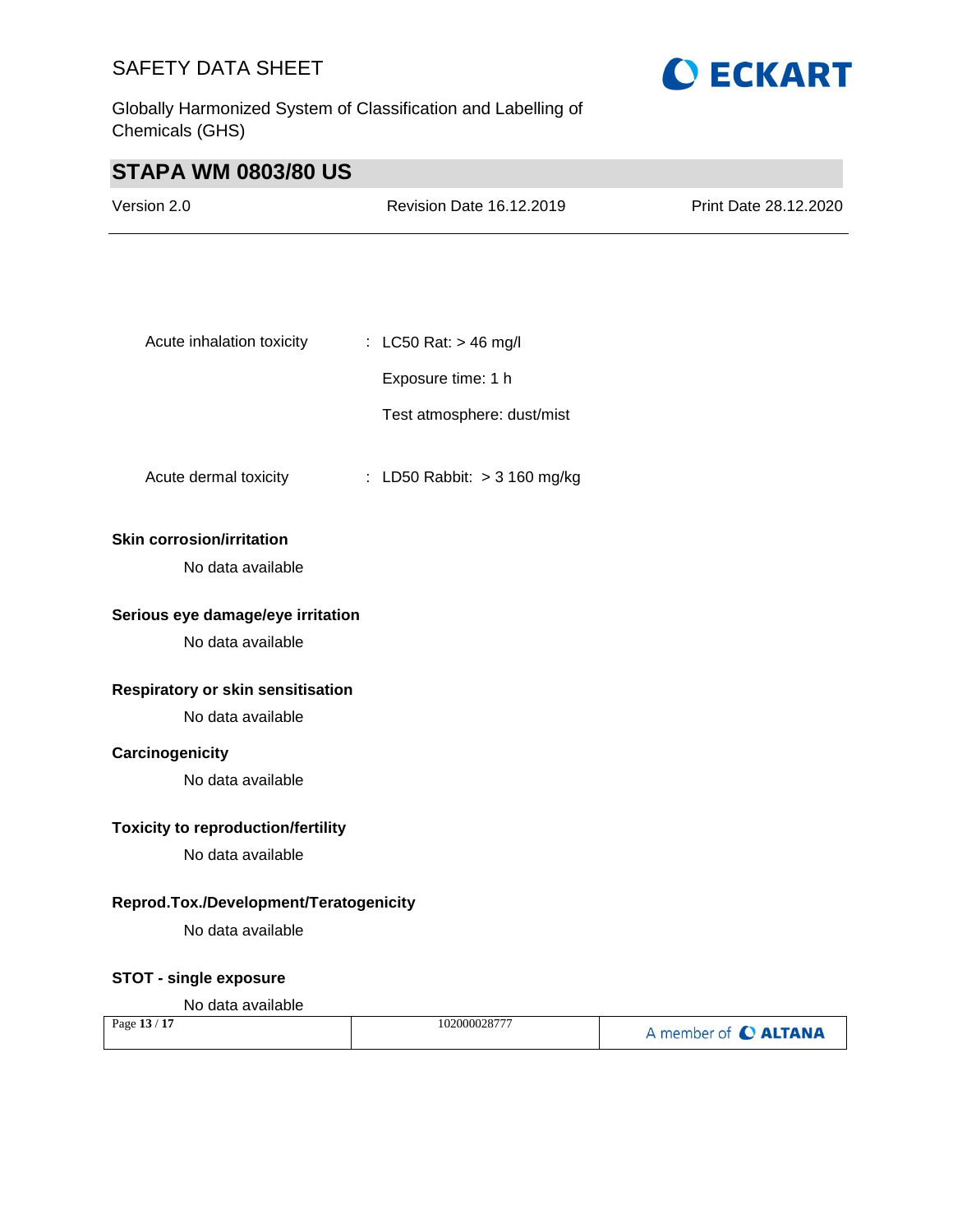Globally Harmonized System of Classification and Labelling of Chemicals (GHS)

# **STAPA WM 0803/80 US**

Version 2.0 Revision Date 16.12.2019 Print Date 28.12.2020

## **STOT - repeated exposure**

No data available

## **Aspiration toxicity**

No data available

## **Further information**

# **Product**

No data available

# **SECTION 12: Ecological information**

# **12.1 Toxicity**

No data available

# **12.2 Persistence and degradability**

No data available

## **12.3 Bioaccumulative potential**

No data available

## **12.4 Mobility in soil**

No data available

| Page 14 / 17 | 102000028777 | A member of C ALTANA |
|--------------|--------------|----------------------|
|--------------|--------------|----------------------|

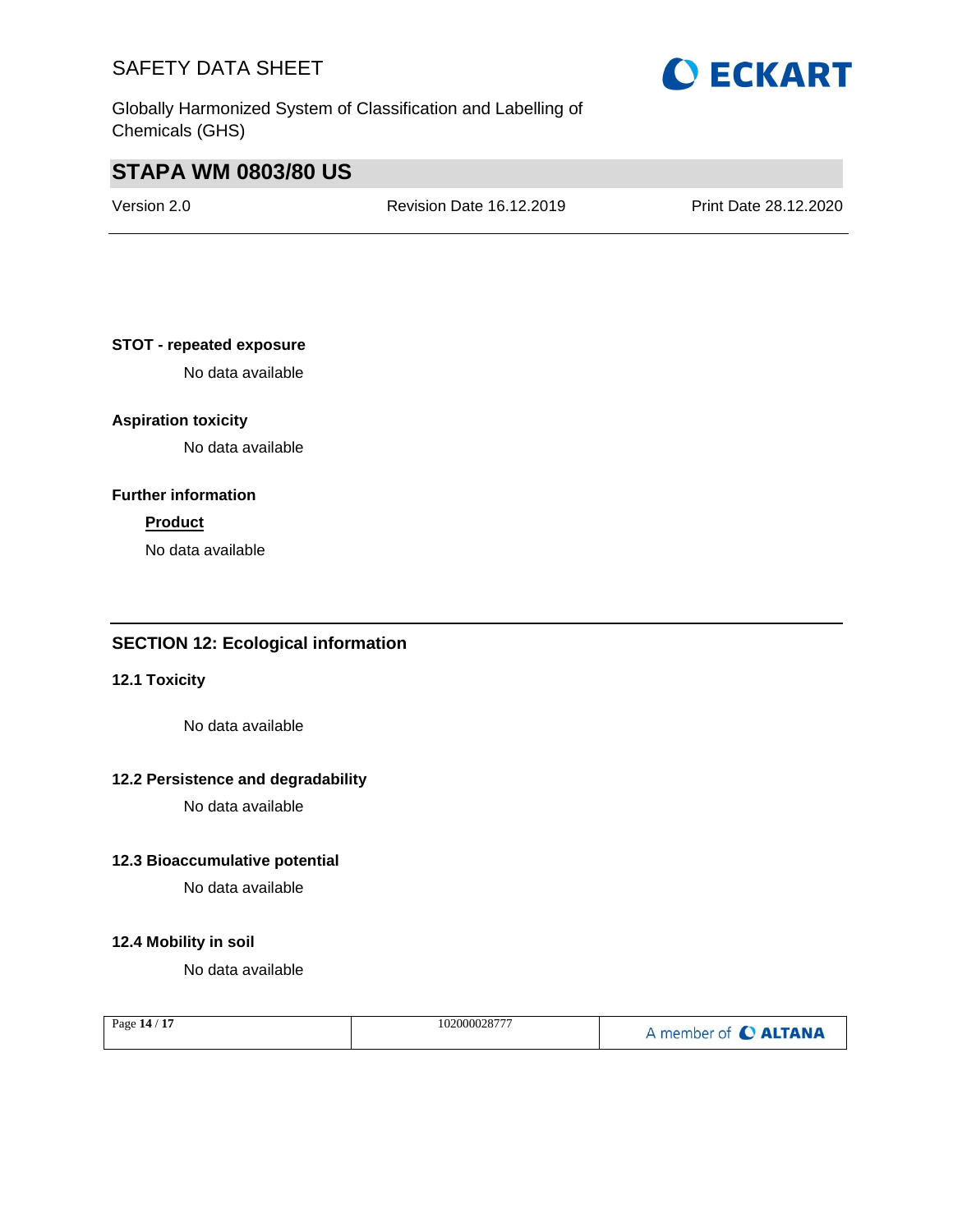

Globally Harmonized System of Classification and Labelling of Chemicals (GHS)

# **STAPA WM 0803/80 US**

Version 2.0 Revision Date 16.12.2019 Print Date 28.12.2020

## **12.5 Results of PBT and vPvB assessment**

No data available

## **12.6 Other adverse effects**

# **Product:**

Additional ecological information

: No data available

# **SECTION 13: Disposal considerations**

#### **13.1 Waste treatment methods**

| Product                | : In accordance with local and national regulations.                                                                                                      |
|------------------------|-----------------------------------------------------------------------------------------------------------------------------------------------------------|
| Contaminated packaging | : Empty containers should be taken to an approved waste<br>handling site for recycling or disposal.<br>In accordance with local and national regulations. |

# **SECTION 14: Transport information**

- **14.1 UN number**
- **14.2 Proper shipping name**
- **14.3 Transport hazard class**
- **14.4 Packing group**
- **14.5 Environmental hazards**

## **14.6 Special precautions for user**

| /17<br>Page $15/$ | 102000028777 | A member of <b>C ALTANA</b> |
|-------------------|--------------|-----------------------------|
|-------------------|--------------|-----------------------------|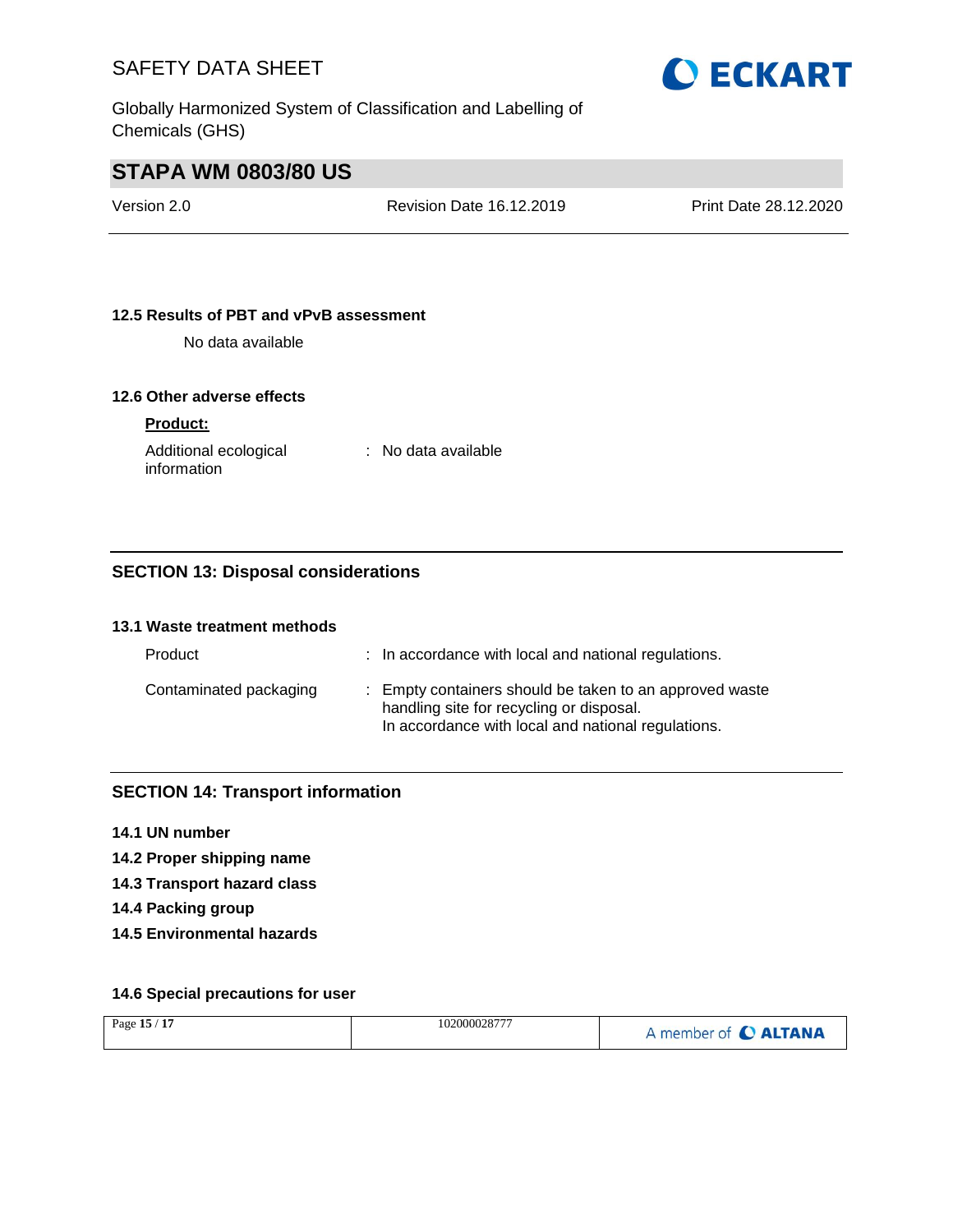Globally Harmonized System of Classification and Labelling of Chemicals (GHS)



# **STAPA WM 0803/80 US**

Version 2.0 Revision Date 16.12.2019 Print Date 28.12.2020

Not classified as dangerous in the meaning of transport regulations.

## **14.7 Transport in bulk according to Annex II of MARPOL 73/78 and the IBC Code**

No data available

# **SECTION 15: Regulatory information**

## **15.1 Safety, health and environmental regulations/legislation specific for the substance or mixture**

| REACH - Candidate List of Substances of Very High<br>Concern for Authorisation (Article 59). | : Not applicable   |
|----------------------------------------------------------------------------------------------|--------------------|
| Regulation (EC) No 1005/2009 on substances that<br>deplete the ozone layer                   | $:$ Not applicable |
| Regulation (EC) No 850/2004 on persistent organic<br>pollutants                              | $:$ Not applicable |

#### **15.2 Chemical safety assessment**

No data available

# **SECTION 16: Other information**

#### **Full text of H-Statements**

| H228 | : Flammable solid.                     |
|------|----------------------------------------|
| H313 | : May be harmful in contact with skin. |

| Page 16 / 17 | 102000028777 | A member of <b>C ALTANA</b> |
|--------------|--------------|-----------------------------|
|--------------|--------------|-----------------------------|